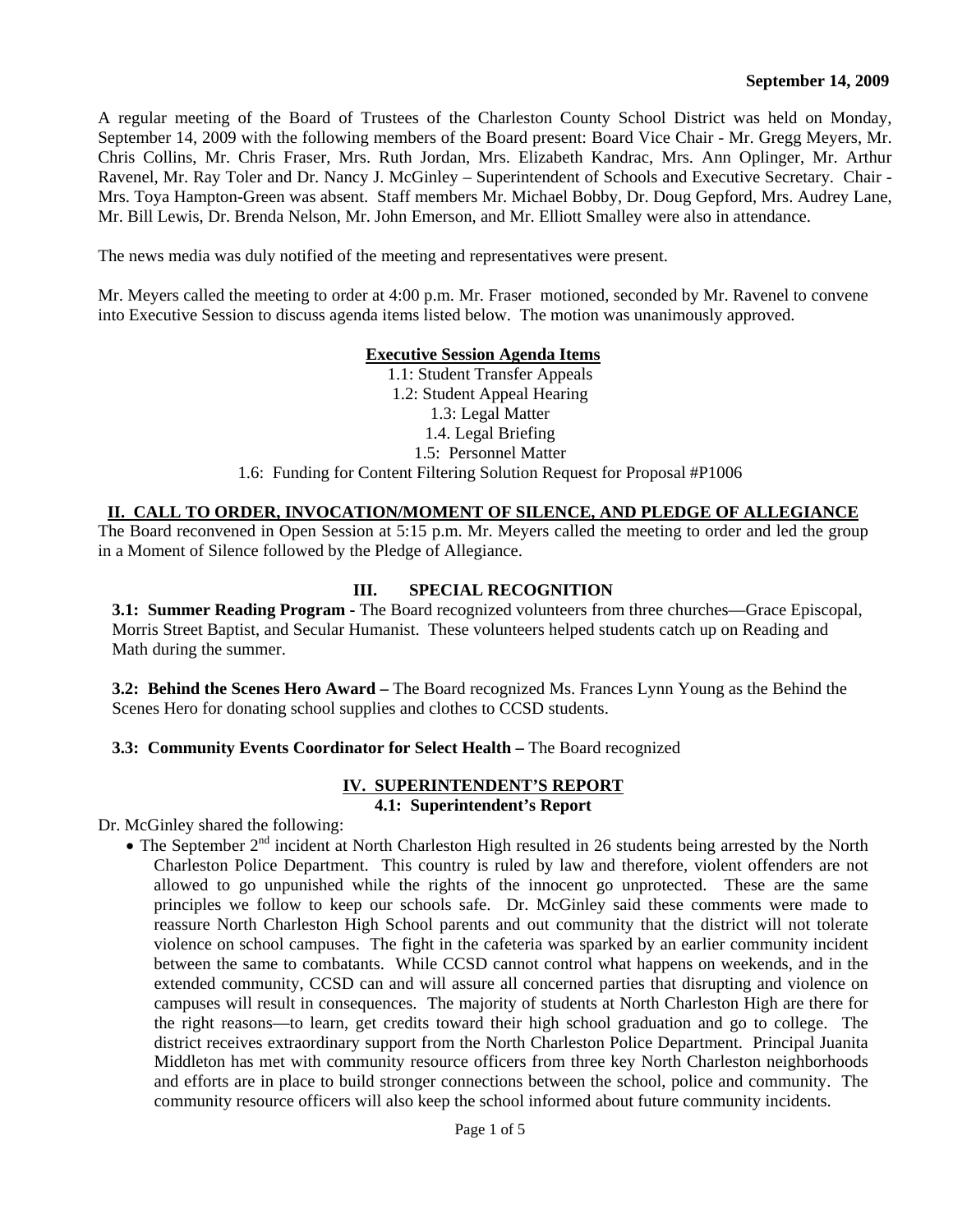- Last Thursday the Superintendent met with the faculty and staff at North Charleston High and updated them on this incident. The school district has been active in securing additional supervisory personnel and two additional Student Concern Specialists will be added to NCHS, raising the total to eight. NCHS has four Assistant Principals, an experienced principal and eleven additional teachers over the formula and two full-time parent advocates. The district will also meet with community leaders to work cooperatively on a mentoring program.
- In response to concerns about possible overcrowding in the NCHS lunchroom, the school is adding an additional lunch period to reduce the number of students present in the lunchroom at any given time. While the enrollment at NCHS is lower than projected, mobile classrooms are being moved from Ashley River Elementary to the Brentwood campus within the next several weeks and the entire ninth grade academy, faculty and an Assistant Principal will be housed in a separate area of the campus to minimize the movement of  $9<sup>th</sup>$  graders.
- To further ensure safety at NCHS, staff was directed to tighten up on the use of cell phones. Phones in the high school are an ongoing problem. They cause rapid spread of rumors, possible threats and widespread participation in what could have been an isolated incident. Cell phone usage at NCHS will be restricted as it is on the other high school campuses. The "no tolerance" approach to violence will be taken. The district is confident that NCHS is instructionally sound with an environment that is positive, safe, and supportive of learning. Students who are expelled from the campus will not be denied their right to complete their high school diploma. They will be given a second chance. Transition Coordinators are in place to help these young adults get their lives back on tract through online courses available in the Summit Program or through the Adult Education program.
- Twenty one schools participated in the Trident United Way's annual "Day of Caring" last Friday. September 11<sup>th</sup>. All across the county, parents, employees, and community business members joined together to make a difference in their communities. We encourage this spirit of volunteerism all year long in schools with mentors and tutors helping students learn to read and write.
- The district held its first Parent Advisory group meeting for the year. Feedback received from parents all across the country will be shared with principals and administrators this week during the countywide meeting.
- On Tuesday, the majority of schools in Charleston County aired President Obama's speech live. All other schools made the speech available before the end of the school week, and staff received the speech in the Friday Desk letter. The President's message of hard work, character, and responsibility is something all students can benefit from hearing. The Superintendent said in the future, she will trust in the wisdom and integrity of the nation's president and support high right, as our leader, to speak directly to all of America's children. In addition, she said she hoped the Board of Trustees would support that decision as well

#### **V. VISITORS, PUBLIC COMMUNICATIONS 5.1: Visitors, Public Communications**

- 1. Ms. Elizabeth McCravy, Mr. Jack Scarborough, Ms. Lisa Lopez, Ms. Amy Dickson and Mr. Mitch Rubinstein requested a larger facility for the Montessori Community School of Charleston.
- 2. Mr. Rick Summons thanked the Board for the newly renovated Ashley River Creative Arts building. Mr. Summons was referred to Mr. Bill Lewis for answers to his questions regarding future plans for the old gymnasium.

### **XI. APPROVAL OF MINUTES/EXECUTIVE SESSION AGENDA ITEM 6.1: Open and Executive Session Minutes of August 24, 2009**

Mr. Toler motioned, seconded by Mr. Meyers approval of the Open and Executive Session minutes of August 24, 2009. The motion was approved 8-0.

Also, at this time, Mrs. Kandrac pointed out that there was an error in the corrections she identified on August  $24<sup>th</sup>$  for the July  $20<sup>th</sup>$  Board minutes. The minutes should say the Board approved the appointment of Mr. Chris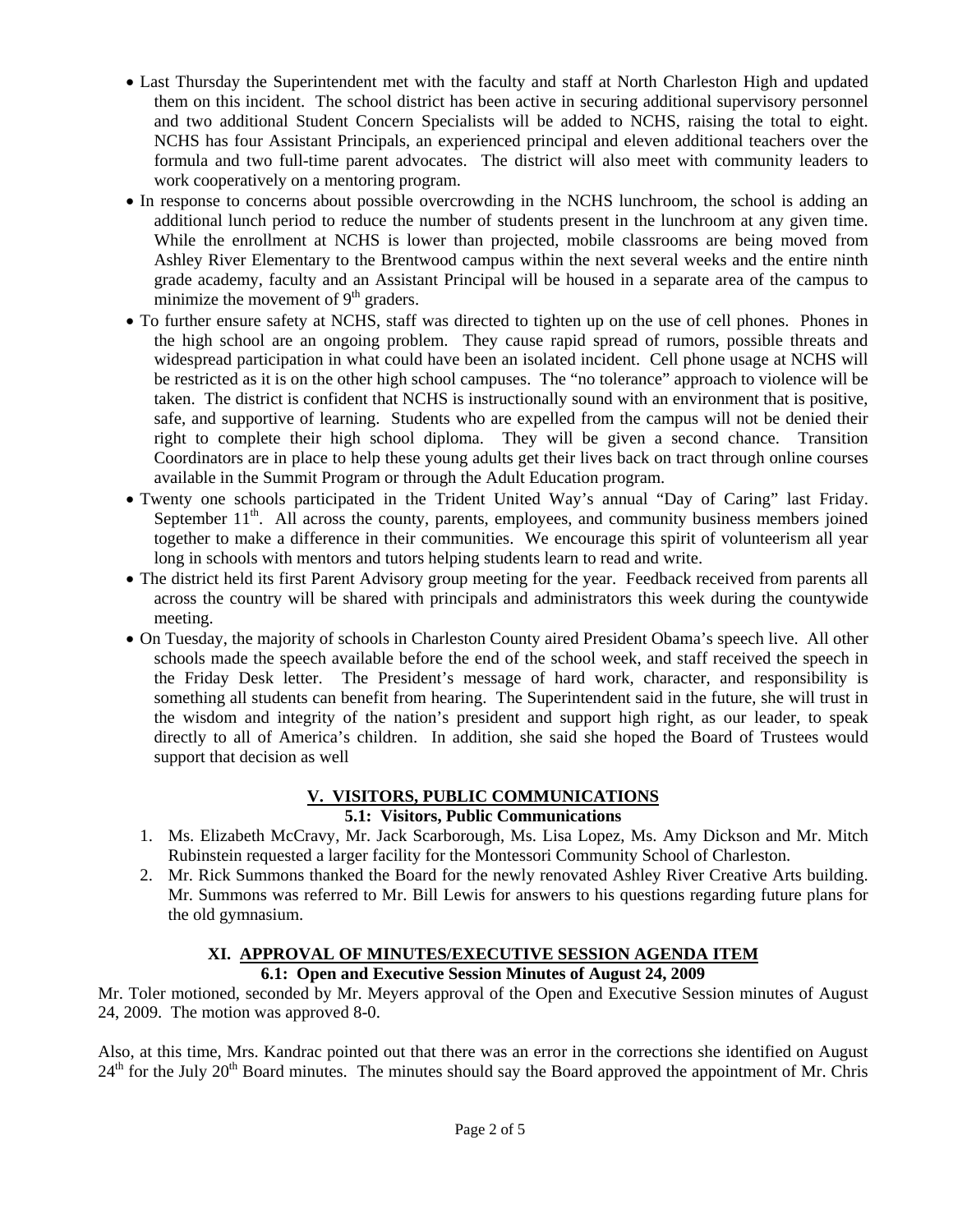Swetkie, principal at St. James Santee. Mrs. Kandrac also stated that Mr. Collins was not mentioned in the minutes. However, Mr. Meyers said it was not required because no action was taken on that item.

### **6.2: Motions of Executive Session of August 14, 2009**

The Board approved the following motions that were made in Executive Session on August 14, 2009:

- **1.1: Student Transfer Appeal**  The board approved student transfer C. Student appeals A and B were denied. The motion was approved 8-0.
- **1.2: Student Appeal Hearing The Board identified a date to hear the student appeal.**
- **1.3: Legal Matter** The Board approved the recommendation to accept the Wando HVAC settlement offer for \$375,000. The motion was approved 8-0.
- **1.4: Legal Briefing**  The Board received a legal briefing in Executive Session. No action was taken.
- **1.5: Personal Matter** The Board discussed a personnel matter in Executive Session. No action was taken.

**1.6: Funding for Content Filtering Solution Request for Proposal #P1006 – The Board approved a** motion for funding for Content Filtering Solution Request for Proposal #P1006. The total 5-year cost is \$162,025.00. The funding source is General Operating Funds. The motion was approved 8-0.

### **6.3: Financial Minutes of August 24, 2009**

Mr. Toler motioned, seconded by Mr. Meyers approval of the financial minutes of August 24, 2009. The motion was approved 8-0.

## **VII: MANAGEMENT REPORT**

### **7.1: General Operating Fund Financial Report**

Mr. Bobby, Chief Financial Officer, presented information on the General Operating Fund pointing out that staff curbed expenditures and used \$7 million from Fund Balance to balance the 2009-2010 budget. Already this year, he is aware of one state cut that till amount to \$3.5 - \$4 million. The District fortunately is able to weather this first cut because of a better collection strategy (cost collection and tax control). He shared a Fund Balance Chronology beginning June 2007 and ending September 2009. In June 2007, Fund Balance was \$13,300,000 (3.2%). However, the current Fund Balance is \$17,732,764 (5.63%). Mr. Bobby said the Transfer of Accessible Interest has been significant. Cost Control worked and now the district is able to take advantage of growth. Mr. Bobby urged the Board not to allow Legislative Delegation to eliminate Accessible Interest. Mr. Bobby also mentioned the proposed Legislative bill which would help builders with homes that have not been sold. Mr. Bobby said he would follow up carefully on the proposed bill.

Mr. Ravenel said he is delighted with the report because he did not support a tax increase.

### **7.2: Board Conduct Policies**

Vice Chair, Gregg Meyers led the Board discussion on Board Conduct Policies. Mr. Meyers said the purpose is to see how will the Board is doing with complying with their own rules.

Mr. John Emerson, General Counsel for the District, provided a memorandum on Board Policy and identified several policies and violations which prohibit staff from performing their jobs.

- Board Policy BB School Board Legal Status All powers of the board lie in its action as a body. M Board members acting as individuals have no authority over personnel or school affairs.
- Board Policy BBA School Board Powers and Duties Board members should make official visits to the school only under board authorization and with the full knowledge of staff including the superintendent, principals, and other supervisors.
- Board Policy BCA Board Members Code of Ethics understanding the basic function of a school board is policymaking, not administration, and by accepting the responsibility of learning to discriminate intelligently between these two functions and referring all complaints to the superintendent and discussing them only at a regular meeting after failure of an operational solution.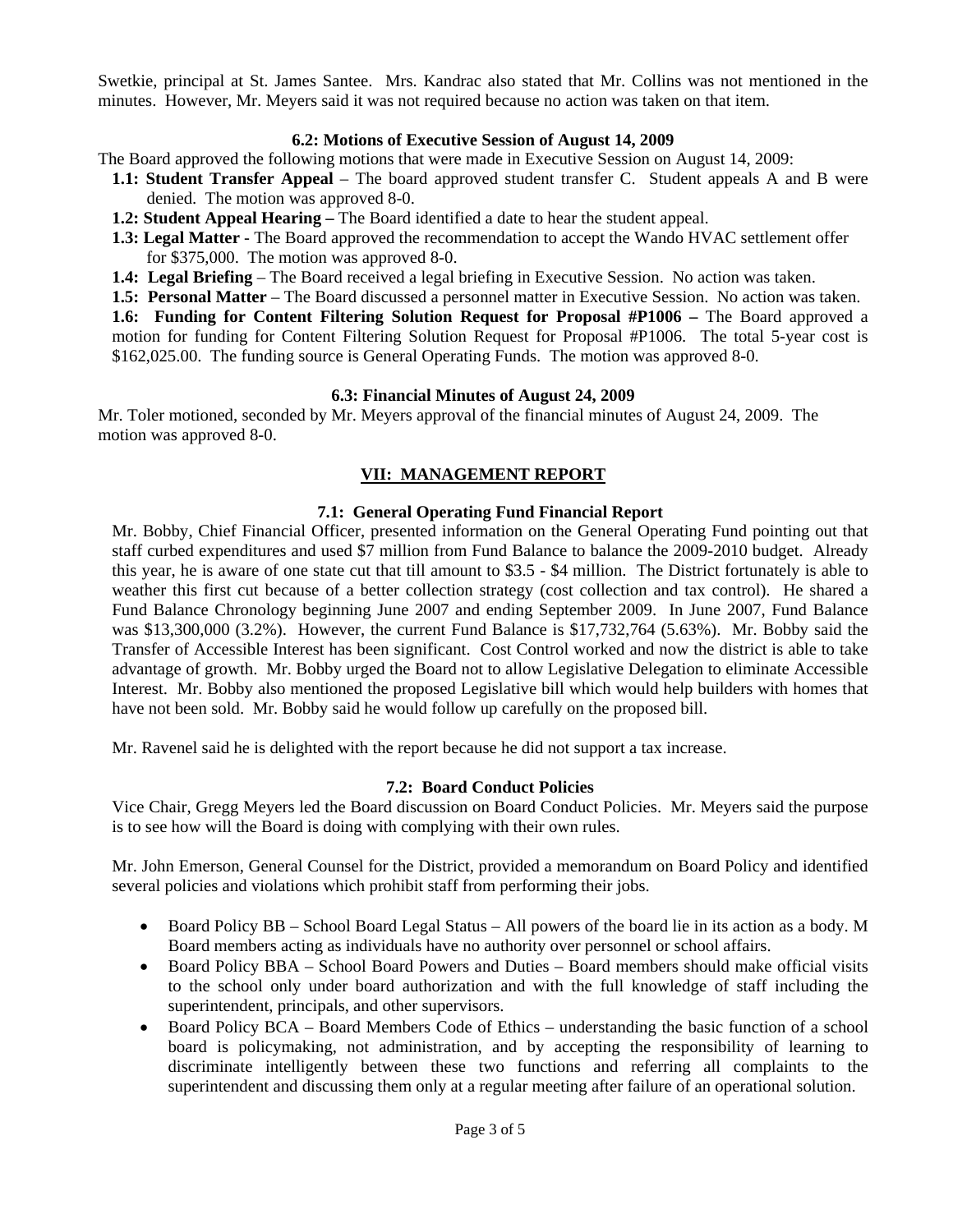Further, Mr. Emerson said that fifteen request for information are laboring; nine of which were Freedom of Information Act requests in fourteen different categories. My Meyers said feedback from staff on the Board complying with its own rules also allows staff to know the Board's authority lies within policymaking. Mrs. Jordan suggested the discussion of the Board Conduct Policies be continued at the upcoming September  $21<sup>st</sup>$ Board Workshop. Mr. Meyers suggested it be added to the agenda of the workshop to allow the Board to receive feedback from staff. Mrs. Kandrac asked what was wrong with the Freedom of Information Act requests she submitted. She submitted FOIA requests to get information for her constituents. However, her FOIAs are rarely answered and she received a letter requesting that she stop submitting FOIA requests. Mr. Emerson responded that he keeps up the FOIAs and responds in a timely fashion. Mrs. Oplinger commented that it was healthy to evaluate the Board. Mr. Meyers suggested all requests should go directly to the Superintendent. Also, it makes it clear that she is the point of contact. This gives the Superintendent the authority to refuse the request unless it is requested by the majority of the Board.

## **VIII: CHARLESTON ACHIEVING EXCELLENCE UPDATE**

**8.1: Quick Start Program Review –** Dr. Gepford spoke of an earlier meeting with the Mott Foundation and a nationwide effort to expand learning opportunities. Ms. Christine Ryan, Team Associate and other district representatives provided a summary of Quick Start program results for Voyager,  $3<sup>rd</sup>$  Grade Academy,  $7<sup>th</sup>$ Grade Academy, 8<sup>th</sup> Grade Academy, ESOL, and Extended, School Year program.

**8.2: PC Replacement Plan Update –** The Board received information on the PC Plan Update.

# **IX**. **POTENTIAL CONSENT AGENDA ITEMS**

**9.1: Agreement for Services: Educational Services and Policies** – Mr. Fraser motioned, seconded by Mrs. Oplinger approval of the agreement for Educational Services and Policies for various schools during 2009- 2010 school year. The motion was approved 7-1 (Kandrac opposed).

Staff responded to questions from Mrs. Kandrac regarding which schools would benefit from the agreement and future plans for services to be provided by staff. Dr. Gepford said this program was adopted by the state for all high schools. Dr. McGinley said schools are at different levels, some have new principals and some priority schools are monitored by the state. She also said progress is being made in High Schools and the funding source is Title I Funds.

**9.2: Agreement for Services: Blaney Elementary – Community Development Institute Head Start – A** *recommendation to approve the agreement to lease space at Blaney Elementary.* Mr. Fraser motioned, seconded by Mrs. Oplinger approval of the recommendation to lease space at Blaney Elementary to Community Development Institute Head Start. The proposed period is September 1, 2009 through June 30, 2010. The lease of classroom 509 (705 square feet) will be leased at \$3.00 per square foot. The motion was approved 8-0.

**9.3: Agreement for Services –** *A recommendation to approve the agreement to acquire services of Communities in Schools during the 2009-2010 school year.* Mr. Fraser motioned, seconded by Mrs. Oplinger approval of the agreement to acquire the services of Communities in Schools during the 2009-2010 school year. The services will be provided to Burke High, Septima Clark, Advance Studies Magnet-Haut Gap, Baptist Hill High, Lincoln High, North Charleston High, Sixth Grade Academy and St. Johns High. The Funding Source is Title I Funds in the amount of \$420,000. The motion was approved 8-0.

**9.4: Classroom Technology Upgrade Procurement** – *A recommendation to approve the procurement of laptop computer equipment and portable carts for Classroom Modernization.* – Mr. Fraser motioned, seconded by Mrs. Oplinger approval of the recommendation for procurement of laptop computer equipment and portable carts for Classroom Modernization Project using existing state contracts. The funding source is Classroom Technology Upgrades for Classroom Modernization Project - \$6,000,000. The motion was approved 8-0.